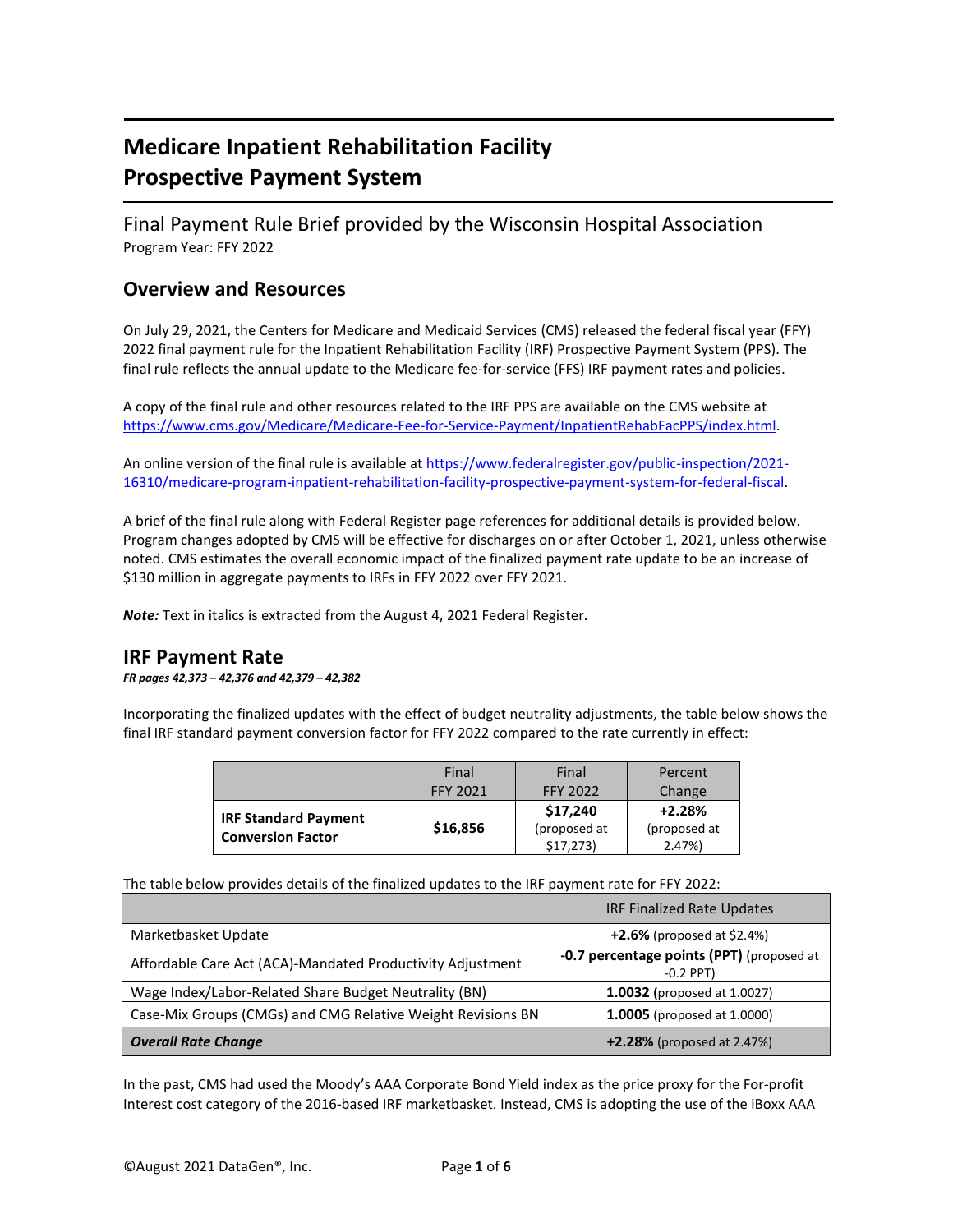Corporate Bond Yield index, which closely resembles the Moody's AAA Corporate Bond Yield index, as the Moody's AAA Corporate Bond series is no longer available for use under license to IHS Global Inc. (IGI), and therefore, IGI discontinued the publication of the associated historical data and forecasts of this series.

### **Wage Index, Labor-Related Share, and CBSA Delineations**

*FR pages 42,376 – 42,379*

CMS will continue to estimate the labor-related portion of the IRF standard rate and adjust for differences in area wage levels using a wage index. CMS is finalizing the decrease to the labor-related share of the standard rate from 73.0% for FFY 2021 to 72.9% (as proposed) for FFY 2022.

CMS finalized the use of the FFY 2022 pre-floor, pre-reclassified IPPS wage index for the IRF PPS wage index. A complete list of the final wage indexes for payment in FFY 2022 is available on the CMS website at [https://www.cms.gov/medicaremedicare-fee-service-paymentinpatientrehabfacppsirf-rules-and-related](https://www.cms.gov/medicaremedicare-fee-service-paymentinpatientrehabfacppsirf-rules-and-related-files/cms-1748-f)[files/cms-1748-f.](https://www.cms.gov/medicaremedicare-fee-service-paymentinpatientrehabfacppsirf-rules-and-related-files/cms-1748-f)

CMS adopted a wage index and labor-related share budget neutrality factor of 1.0032 (proposed at 1.0027) for FFY 2022 to ensure that aggregate payments made under the IRF PPS are not greater or less than would otherwise be made if wage adjustments had not changed.

## **Case-Mix Group Relative Weight Updates**

*FR pages 42,367 – 42,373*

CMS assigns IRF discharges into case-mix groups (CMGs) that are reflective of the different resources required to provide care to IRF patients. Patients are first categorized into rehabilitation impairment categories (RICs) based on the primary reason for rehabilitative care. Patients are further categorized into CMGs based upon their ability to perform activities of daily living or based on age and cognitive ability (motor score). Within each of the CMGs there are four tiers, each with a different relative weight that is determined based on comorbidities. Currently, there are 95 CMGs with four tiers and five other CMGs that account for very short stays and patients who die in the IRF.

Each year, CMS updates the CMG relative weights and average lengths of stays (ALOS) with the most recent available data. CMS is finalizing their updates with these factors for FFY 2022 using FFY 2020 IRF claims data and FFY 2019 IRF cost report data. To compensate for the CMG weights changes, CMS will apply a FFY 2022 case-mix budget neutrality factor of 1.0005 (proposed at 1.0000).

CMS is not making any changes to the CMG categories/definitions. Using FFY 2020 claims data, CMS' analysis shows that 97.2% of IRF cases are in CMGs and tiers that would experience less than a +/-5% change in its CMG relative weight as a result of the updates. A table that lists the adopted FFY 2022 CMG payments weights and ALOS values is provided on *FR* pages 42,369 – 42,372.

### **Outlier Payments**

#### *FR pages 42,382 – 42,383*

Outlier payments were established under the IRF PPS to provide additional payments for extremely costly cases. Outlier payments are made if the estimated cost of the case exceeds the payment for the case plus an outlier threshold. Costs are determined by multiplying the facility's overall cost-to-charge ratio (CCR) by the allowable charges for the case. When a case qualifies for an outlier payment, CMS pays 80% of the difference between the estimated cost of the case and the outlier threshold.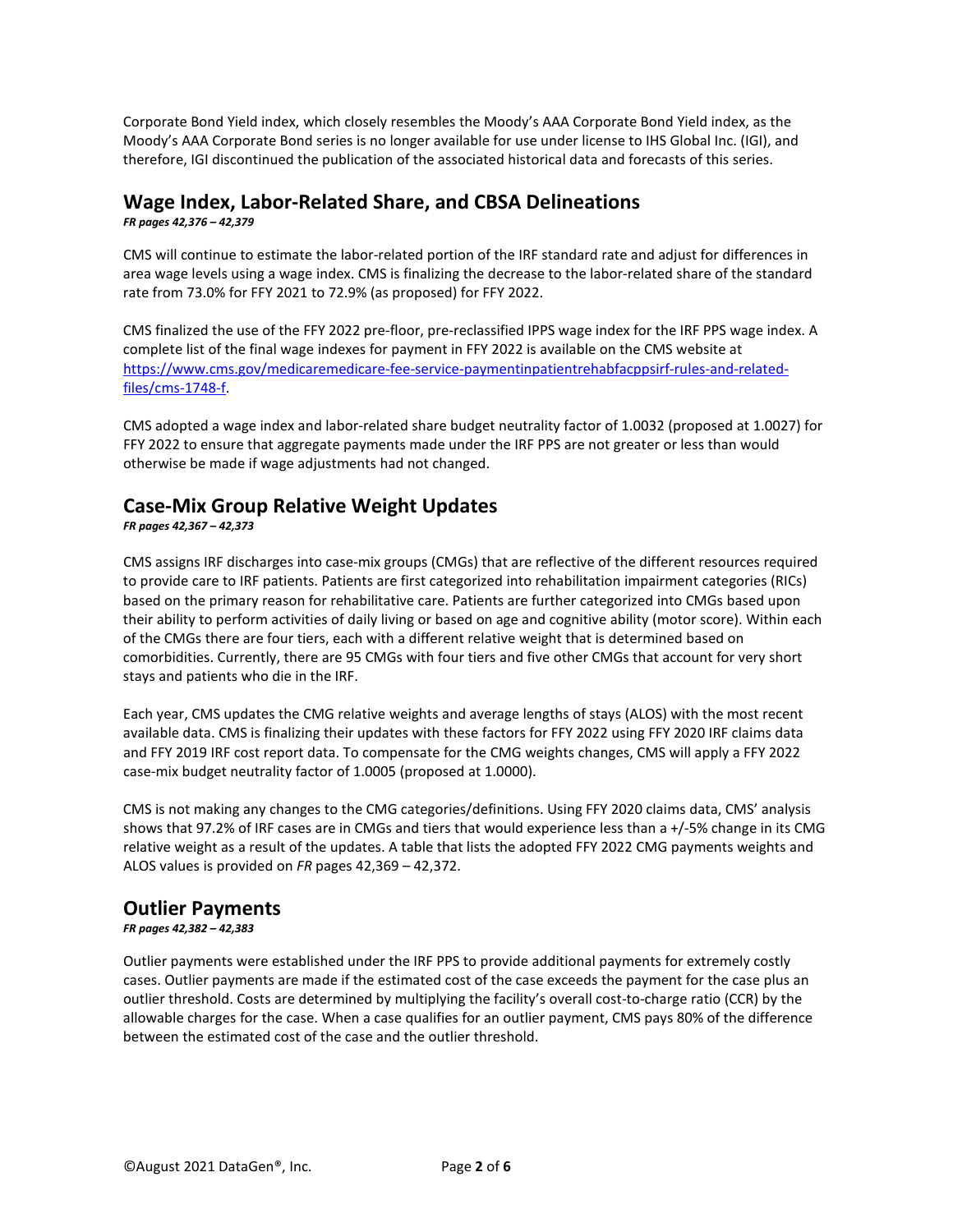CMS has established a target of 3.0% of total IRF PPS payments to be set aside for high cost outliers. To meet this target for FFY 2022, CMS will update the outlier threshold value to \$9,491 (proposed at \$9,192), a 20.0% increase compared to the current threshold of \$7,906, based on FFY 2020 claims data.

## **Updates to the IRF Cost-to-Charge Ratio (CCR) Ceiling**

*FR pages 42,383 – 42,384*

CMS applies a ceiling to IRF's CCRs. If an individual IRF's CCR exceeds this ceiling, that CCR is replaced with the appropriate national average CCR for that FFY, either urban or rural. The national urban and rural CCRs and the national CCR ceiling for IRFs are updated annually based on analysis of the most recent data that is available. The national urban and rural CCRs are applied when:

- New IRFs have not yet submitted their first Medicare cost report;
- IRFs overall CCR is in excess of the national CCR ceiling for the current FFY; and/or
- Accurate data to calculate an overall CCR are not available for IRFs.

CMS will continue to set the national CCR ceiling at 3 standard deviations above the mean CCR, and therefore, CMS finalized a national CCR ceiling of 1.35 (proposed at 1.34) for FFY 2022. If an individual IRF's CCR exceeds this ceiling for FFY 2022, the IRF's CCR will be replaced with the appropriate national average CCR, urban or rural. CMS finalized a national average CCR of 0.478 (as proposed) for rural IRFs and 0.394 (proposed at 0.393) for urban IRFs.

## **Updates to the IRF Quality Reporting Program (QRP)**

*FR pages 42,384 – 42,408*

CMS collects quality data from IRFs on measures that relate to three stated resource domains. IRFs that do not successfully participate in the IRF QRP are subject to a 2.0 percentage point reduction to the market basket update for the applicable year – the reduction factor value is set in law.

The following lists the previously finalized IRF QRP measures and applicable payment determination years:

| Previously Adopted IRF Measures for FFY 2022 Payment Determinations                                                                             |             |                                         |  |
|-------------------------------------------------------------------------------------------------------------------------------------------------|-------------|-----------------------------------------|--|
| <b>IRF QRP Measures</b>                                                                                                                         | <b>NQF#</b> | Payment<br><b>Determination</b><br>Year |  |
| National Healthcare Safety Network (NHSN) Catheter-Associated Urinary Tract<br>Infection (CAUTI) Outcome Measure                                | #0138       | FFY 2015+                               |  |
| Influenza Vaccination Coverage among Healthcare Personnel                                                                                       | #0431       | FFY 2016+                               |  |
| NHSN Facility-Wide Inpatient Hospital-Onset Clostridium Difficile Infection (CDI)<br><b>Outcome Measure</b>                                     | #1717       | FFY 2017+                               |  |
| Application of Percent of Residents Experiencing One or More Falls with Major<br>Injury (Long Stay)                                             | #0674       | FFY 2018+                               |  |
| Application of Percent of LTCH Patients with an Admission and Discharge<br><b>Functional Assessment and a Care Plan That Addresses Function</b> | #2631       | FFY 2018+                               |  |
| IRF Functional Outcome Measure: Change in Self-Care Score for Medical<br><b>Rehabilitation Patients</b>                                         | #2633       | FFY 2018+                               |  |
| IRF Functional Outcome Measure: Change in Mobility Score for Medical<br><b>Rehabilitation Patients</b>                                          | #2634       | FFY 2018+                               |  |
| IRF Functional Outcome Measure: Discharge Self-Care Score for Medical                                                                           |             | FFY 2018+                               |  |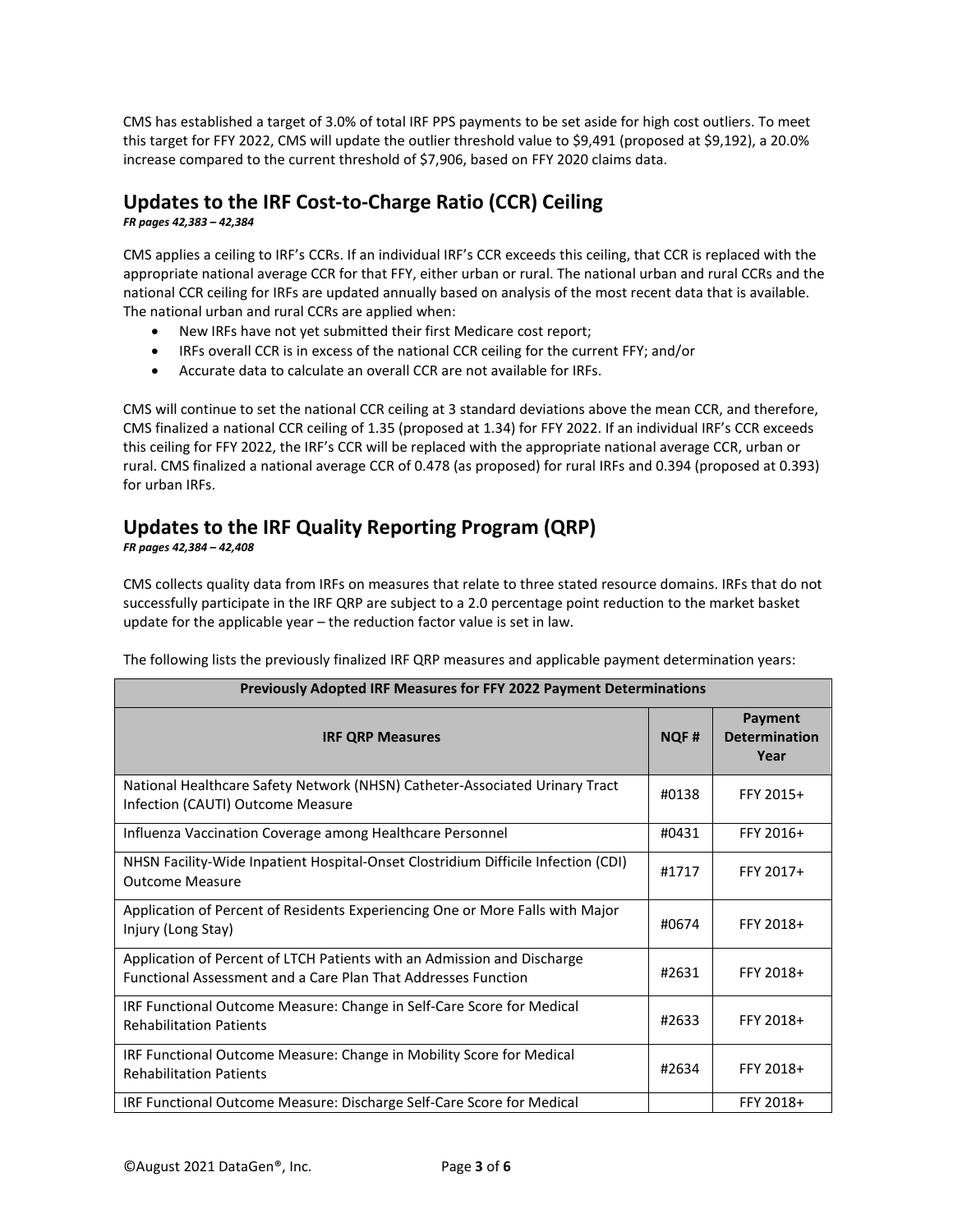| <b>Rehabilitation Patients</b>                                                                         | #2635 |           |
|--------------------------------------------------------------------------------------------------------|-------|-----------|
| IRF Functional Outcome Measure: Discharge Mobility Score for Medical<br><b>Rehabilitation Patients</b> |       | FFY 2018+ |
|                                                                                                        | #2636 |           |
| Discharge to community - Post Acute Care IRF, with the added exclusion of                              |       | FFY 2020+ |
| patients with a hospice benefit in the 31-day post-discharge observation window                        |       |           |
| Medicare Spending Per Beneficiary - Post Acute Care IRF                                                |       | FFY 2020+ |
| Potentially Preventable 30 Day Post-Discharge Readmission Measure for IRFs                             |       | FFY 2020+ |
| Potentially Preventable Within Stay Readmission Measure for IRFs                                       |       | FFY 2020+ |
| Drug Regimen Review Conducted with Follow-Up for Identified Issues                                     |       | FFY 2020+ |
| (assessment-based)                                                                                     |       |           |
| Changes in Skin Integrity Post-Acute Care: Pressure Ulcer/Injury                                       |       | FFY 2020+ |
| Transfer of Health Information to the Provider-Post-Acute Care (PAC)                                   |       | FFY 2022+ |
| Transfer of Health Information to the Patient-PAC                                                      |       | FFY 2022+ |

In response to the public health emergency (PHE) for the COVID-19, CMS released an interim final rule which delayed the compliance date for the collection and reporting of the Transfer of Health Information measures for, at least, 1 full fiscal year after the end of the PHE.

CMS is adopting its proposal to add one new measure for the FFY 2023 IRF QRP that supports the Meaningful Measures domain of Promote Effective Prevention and Treatment of Chronic Disease:

• COVID-19 Vaccination Coverage among Healthcare Personnel (HCP).

CMS also finalized, with modification, to begin reporting the COVID-19 Vaccination measure on Care Compare with the September 2022 refresh, or as soon as feasible. Instead of adding one additional quarter of data during each advancing refresh as proposed, CMS will only report the most recent quarter of data.

Separately, CMS is adopting its update to the denominator of the Transfer of Health Information to the Patient-PAC to exclude patients discharged home under the care of an organized home health service or hospice in order to align the measure with other quality reporting programs and to avoid counting the patient in both of the Transfer of Health measures in the IRF QRP.

CMS sought input in the proposed rule on measures/concepts for future IRF QRP program years. Comments are summarized on *FR* pages 42,397 – 42,398.

Due to the COVID-19 pandemic public health emergency, CMS did not use IRF-PAI assessments or IRF claims from Q1 or Q2 2020 for public reporting. Therefore, CMS froze the data displayed on Care Compare with the December 2020 refresh values. However, to avoid posting increasingly out-of-date data, CMS finalized the use of fewer quarters of data for future refreshes. The table below lists the finalized refresh schedule and the associated data periods.

| Quarter           | <b>IRF-PAI Assessment</b> | <b>Claims-based Quarters</b> | <b>CDI and CAUTI</b>      | <b>HCP Influenza</b>      |
|-------------------|---------------------------|------------------------------|---------------------------|---------------------------|
| <b>Refresh</b>    | <b>Quarters for Care</b>  | for Care Compare             | <b>Quarters for Care</b>  | <b>Quarters for Care</b>  |
|                   | <b>Compare (number of</b> | (number of quarters)         | <b>Compare (number of</b> | <b>Compare (number of</b> |
|                   | quarters)                 |                              | quarters)                 | quarters)                 |
| December 2020     | $Q1 2019 - Q4 2019 (4)$   | Q4 2017 - Q3 2019 (8)        | $Q42018 - Q32019(4)$      | Q4 2017 - Q1 2018 (2)     |
| <b>March 2021</b> | $Q1 2019 - Q4 2019 (4)$   | Q4 2017 - Q3 2019 (8)        | $Q42018 - Q32019(4)$      | Q4 2017 - Q1 2018 (2)     |
| June 2021         | $Q1 2019 - Q4 2019 (4)$   | $Q4$ 2017 - Q3 2019 (8)      | $Q42018 - Q32019(4)$      | $Q42017 - Q12018(2)$      |
| September         | $Q1 2019 - Q4 2019 (4)$   | $Q42017 - Q32019(8)$         | $Q42018 - Q32019(4)$      | $Q42017 - Q12018(2)$      |
| 2021              |                           |                              |                           |                           |
| December 2021     | $Q3 2020 - Q4 2021 (3)$   | Q4 2018 - Q4 2019, Q3        | $Q1 2019 - Q4 2019(4)$    | $Q42018 - Q12019(2)$      |
|                   |                           | 2020(6)                      |                           |                           |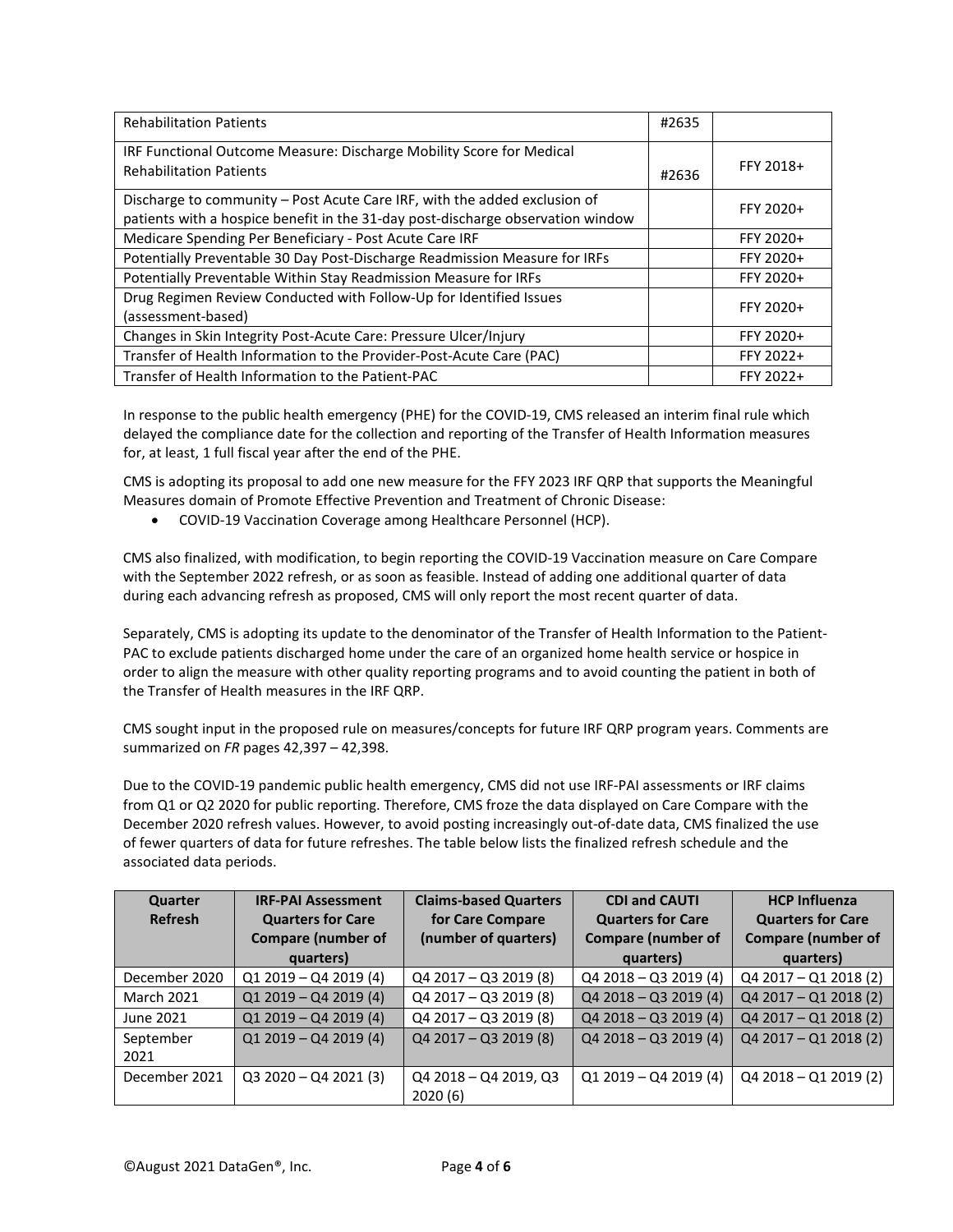| March 2022        | $Q3 2020 - Q2 2021 (4)$<br>*Normal reporting | Q4 2018 - Q4 2019, Q3<br>2020(6) | Q2 2019 - Q4 2019,<br>Q3 2020 (4) | $Q42018 - Q12019(2)$    |
|-------------------|----------------------------------------------|----------------------------------|-----------------------------------|-------------------------|
|                   | resumes with 4                               |                                  |                                   |                         |
|                   | quarters of data                             |                                  |                                   |                         |
| June 2022         |                                              | Q4 2018 - Q4 2019, Q3            | $Q3 2020 - Q2 2021 (4)$           | Q4 2018 - Q1 2019 (2)   |
|                   |                                              | 2020(6)                          | *Normal reporting                 |                         |
|                   |                                              |                                  |                                   |                         |
|                   |                                              |                                  | resumes with 4                    |                         |
|                   |                                              |                                  | quarters of data                  |                         |
| September         |                                              | Q4 2019, Q3 2020 - Q3            |                                   | Q4 2018 - Q1 2019 (2)   |
| 2022              | *Normal reporting                            | 2021(6)                          |                                   |                         |
| December 2022     | resumes with 4                               | Q4 2019, Q3 2020 - Q3            |                                   | $Q4 2018 - Q1 2019 (2)$ |
|                   | quarters of data                             | 2021(6)                          |                                   | *Normal reporting       |
|                   |                                              |                                  | *Normal reporting                 | resumes                 |
| <b>March 2023</b> |                                              | Q4 2019, Q3 2020 - Q3            | resumes with 4                    |                         |
|                   |                                              | 2021(6)                          | quarters of data                  |                         |
| June 2023         |                                              | Q4 2019, Q3 2020 - Q3            |                                   |                         |
|                   |                                              | 2021(6)                          |                                   | *Normal reporting       |
| September         |                                              | $Q4$ 2020 - Q3 2022 (8)          |                                   | resumes                 |
| 2023              |                                              | *Normal reporting                |                                   |                         |
|                   |                                              | resumes with 8                   |                                   |                         |
|                   |                                              | quarters of data                 |                                   |                         |

Note: The shaded cells represent data held constant.

#### **Durable Medical Equipment, Prosthetics, Orthotics, and Supplies (DMEPOS) Policy Issues** *FR pages 42,408 – 42,412*

In the May 11, 2018 Federal Register, CMS published an interim final rule with comment period (IFC) entitled *"Medicare Program; Durable Medical Equipment Fee Schedule Adjustments to Resume the Transitional 50/50 Blended Rates to Provide Relief in Rural Areas and Non-Contiguous Areas,"* which finalized to exempt accessories and seat and back cushions furnished in connection with Group 3 or higher complex rehabilitative power wheelchairs from the fee schedule adjustments, using prices for these items when furnished with:

- standard power wheelchairs; or
- Group 2 complex rehabilitative power wheelchairs under the DMEPOS Competitive Bidding Program (CBP).

Based on comments received in the IFC, in this final rule, CMS also extends this policy to exempt *"accessories (including seating systems) and seat and back cushions furnished in connection with complex rehabilitative manual wheelchairs and other complex manual wheelchairs described by HCPCS codes E1235, E1236, E1237, E1238, and K0008"* from the fee schedule adjustments, based on information from the CBP.

Further, in November 2020, CMS released a proposed rule entitled *"Medicare Program; Durable Medical Equipment, Prosthetics, Orthotics, and Supplies (DMEPOS) Policy Issues and Level II of the Healthcare Common Procedure Coding System (HCPCS)",* in which CMS proposed to edit the definition of "item" under § 414.402 to exclude complex rehabilitative manual wheel chairs, manual wheel chairs described by HCPCS codes E1235, E1236, E1237, E1238, and K0008, and related accessories from the DMEPOS CBP. In this final rule, CMS is finalizing this proposal.